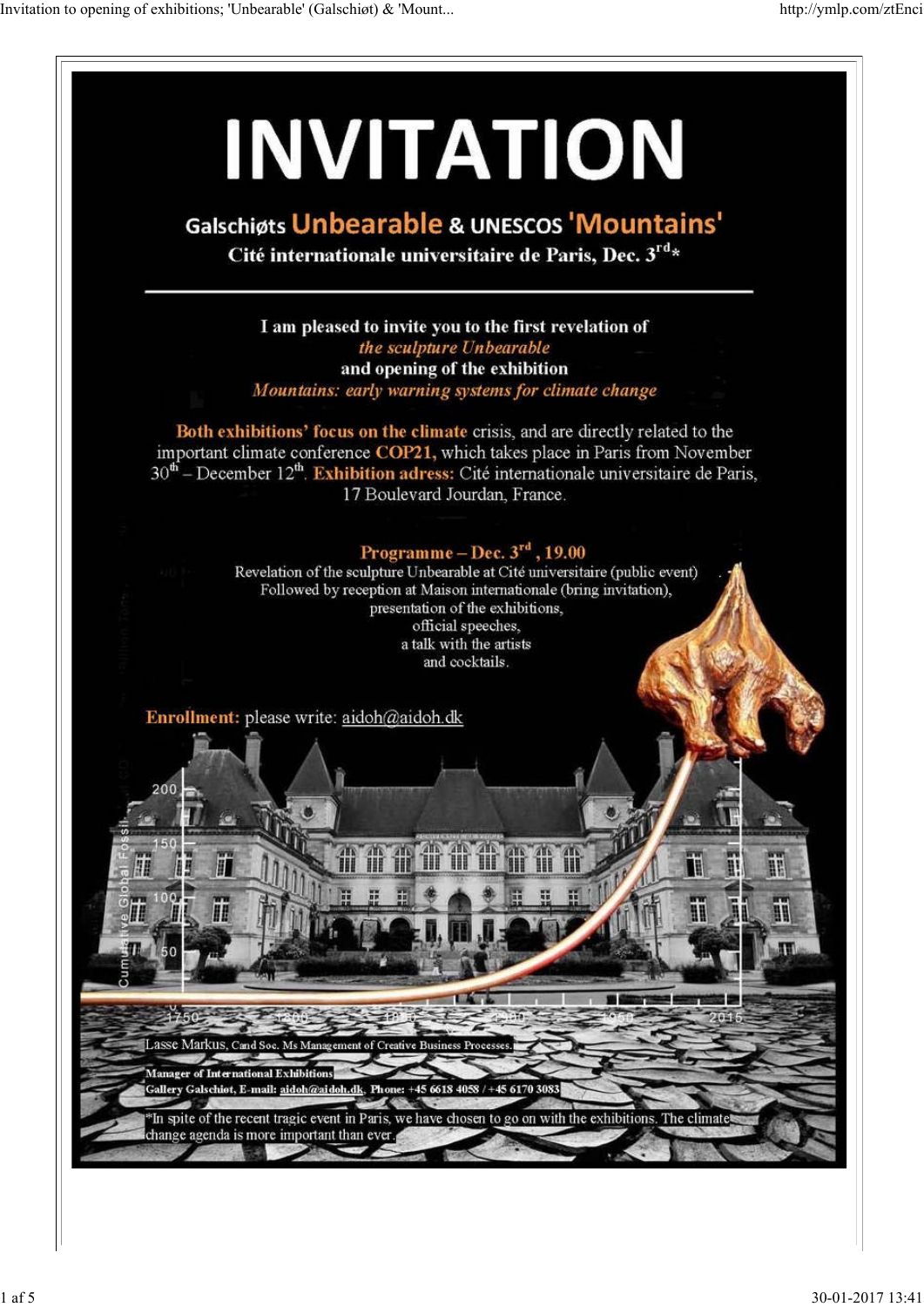# **About the exhibitions**

**Unbearable by Jens Galschiøt**. A natural-size polar bear in copper is impaled on an oil pipeline in shape of a graph showing the cumulative global fossil fuel carbon emissions. The graph shows the emissions since year 0. It continues along the ground for 17 meters, then rises dramatically around year 1850 as human consumption of fossil fuels like coal and oil takes off. The graph end in year 2015 five meters above ground impaling the polar bear. The Unbearable project is madein cooperation with WWF - The Worlds Wildlife Fundation. This exhibition ends on January  $6<sup>th</sup>$ , 2016. Unbearable homepage - Press photos

*"At first sight the sculpture might seem foolish or tragicomical. That is until you realize that the polar bear is being impaled by a graph of carbon emissions created by your and humanity's consumption."* Jens Galschiøt - the artist behind the sculpture.

**Mountains: early warning systems for climate change** (UNESCO photo exhibition). This exhibition aims to raise awareness on the impacts of climate change in mountains which are among the most sensitive ecosystems. The Exhibition is dedicated to the 70th Anniversary of UNESCO and the commemoration of the 50 years of UNESCO Water Programmes. See Exhibition catalogue.

*"We know mountains are 'water towers' for many regions, and we know at least half of the world's population depends on water from mountain headwaters"* UNESCO's Director-General, Irina Bokova



### **Contact and information:**

#### **Unbearable and Jens Galschiøt**

Lasse Markus, Cand Soc. Ms Management of Creative Business Processes. Manager of International Exhibitions

E-mail: aidoh@aidoh.dk, Phone (Paris) +45 6170 3083 / +45 4044 7058, Phone (Denmark) +45 6618 4058

**WWF Denmark** – www.wwf.dk | Head of Press: Rune Langhoff | Phone: +45 3147 1134 | r.langhoff@wwf.dk | twitter.com/runelanghoff

**Cité Internationale Universitaire** - Contact presse: Ozlem Yildirim | ph.+33 01 4416 6554 / +33 06 1958 6049 | presse@ciup.fr / ozlem.yildirim@ciup.fr

## **Cite Universitaire – a peace project!**

The International Campus continues to pursue the Utopian dream of its founders and offers its residents somewhere to meet other students in an atmosphere of tolerance and reflection.

The International University Campus in Paris was born in the aftermath of the First World War. In the pacifist mood of the inter-war years André HONNORAT, Minister of Education conceived the idea of creating a "campus" intended to house foreign students and thus to contribute to the construction of peace in the world in a place dedicated to international exchanges, where the youth of the world would learn to live together.

Since its inception, the founders of the International Campus have wanted to contribute to the creation  $\boxed{19.15}$  Reception at Maison internationale of peace in the world by creating somewhere dedicated to exchanges between people from different nations.

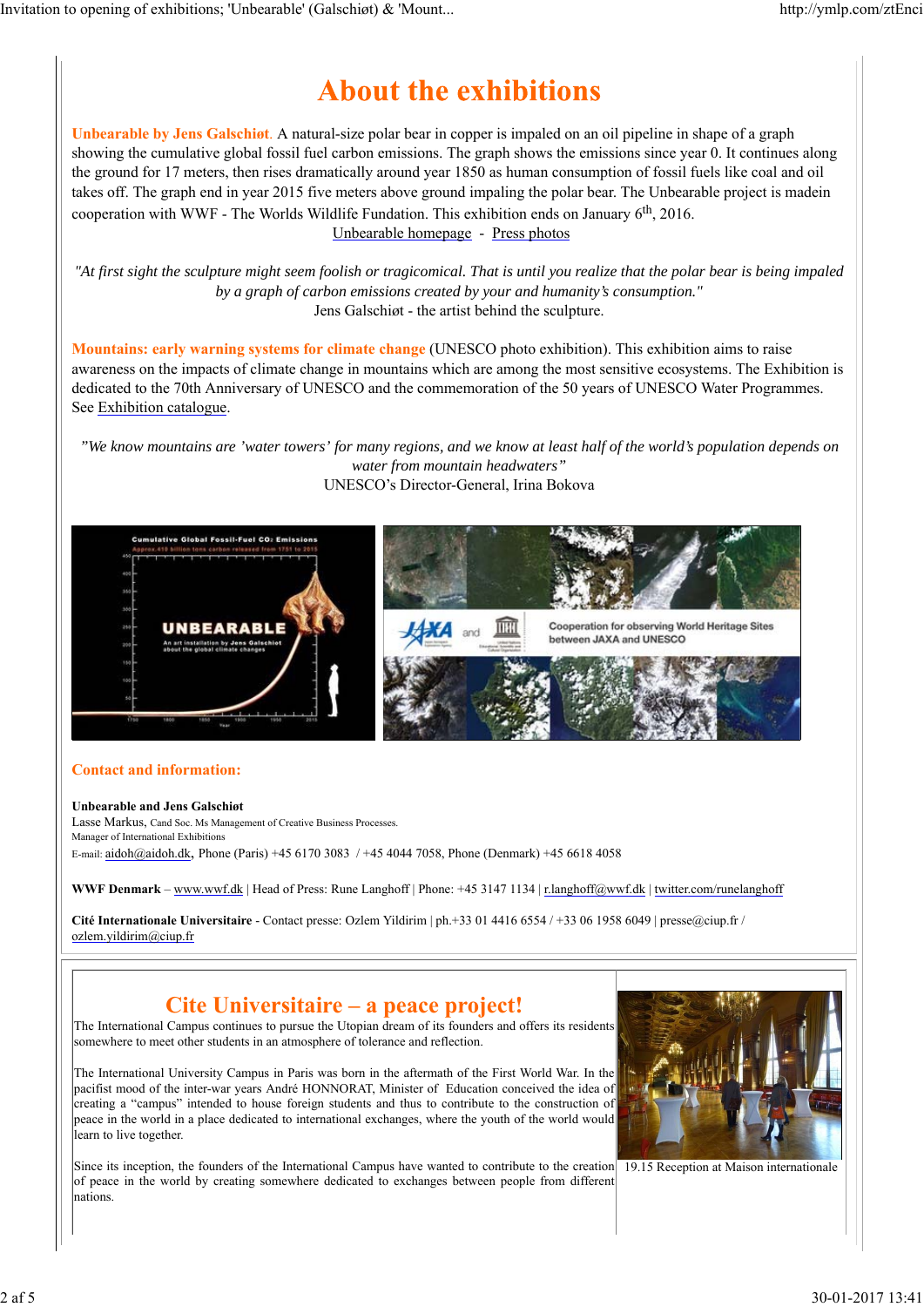Nowadays these are still the core ideals of the Campus and many cultural events carry on the tradition of the founders' ideals. These events are grouped under the title, "Campus for Peace".

## **COP 21, Galschiøt and AIDOH (Art In Defence Of Humanism)**

Apart from Unbearable **Artist Jens Galschiot** exhibit a number of art installations around Paris during COP21, which highlight the climate crisis from different angles. 25 Danish art-activists will help make the sculptural manifestations a reality in Paris. So will 10 polar bear suits and a mobile klezmer discothèque. Herunder you will find some of the events we will attend. We are still a bit unclear about these exact events due to the state of emergency in Paris.

## **Freedom To Pollute - a 6 meter tall smoking replica of the Statue of Liberty.**

This kitschy blue statue emits smoke from the torch. The document in her hand displays the text 'Freedom to Pollute'.

The sculpture symbolizes the conflict between the western world's concept of freedom, as a right for unbridled consumption versus the concern for the climate and the planet. Do we have the right to live the way we do?



Freedom To Pollute, 6 meters tall.



Making The Polar Bear

# **Galschiot - Art Manifestations**

# **Nov. 29th Global Climate Manifestation, Copenhagen Denmark**

This global event is likely to be the biggest ever made. On November 29 people around the world will gather to demonstrate for a better climate, demanding that the publicly elected take the responsibility seriously and make the necessary agreement to save the world from a climate catastrophe.

We bring a parade with the copper polar bear on top of a car, followed by the 6 meter tall Smoking Statue of Liberty called "Freedom To Pollute".

\*Originally this event was ment to go on in Paris, but due to the state of emergency, the Paris manifestation have been canceled.

## **Dec. 5-6 at the World Village of Alternative Solutions, Montreuil, Paris**

In these outskirts of Paris we attend the climate related activities with the 6-meter tall kitschy replica of the Statue of Liberty emitting smoke from the torch. The document in her hand displays the text 'Freedom to Pollute'.

The sculpture symbolizes the conflict between the western world's concept of freedom, as a right for unbridled consumption versus the concern for the climate and the planet. Do we have the right to live the way we do?

The parade will be followed by 10 polar bears (people in full body suits) and klezmer music. Time and Place: December 5-6 (Station: Mairie de Montreuil)

\* This event is still a bit uncertain due to the Paris state of emergency.

## **About the Artist Jens Galschiøt**

*"Internationally, Galschiot could be characterized as one of the most significant Danish artists of late modernity (after 1980). His artistic production covers a wide field of expression; from jewellery and small dainty figures to gigantic, politically emphatic sculptures.*

*He is among the best-known Danish artists abroad. His reputation extends from Hong Kong, and Mexico to Germany, Spain, and the U.S.A. Apart from clothing sculptures Jens Galschiot creates international happenings to highlight the present imbalance of the world"*.



Cité internationale universitaire de Paris



Artis Jens Galschiøt &Unbearable-model

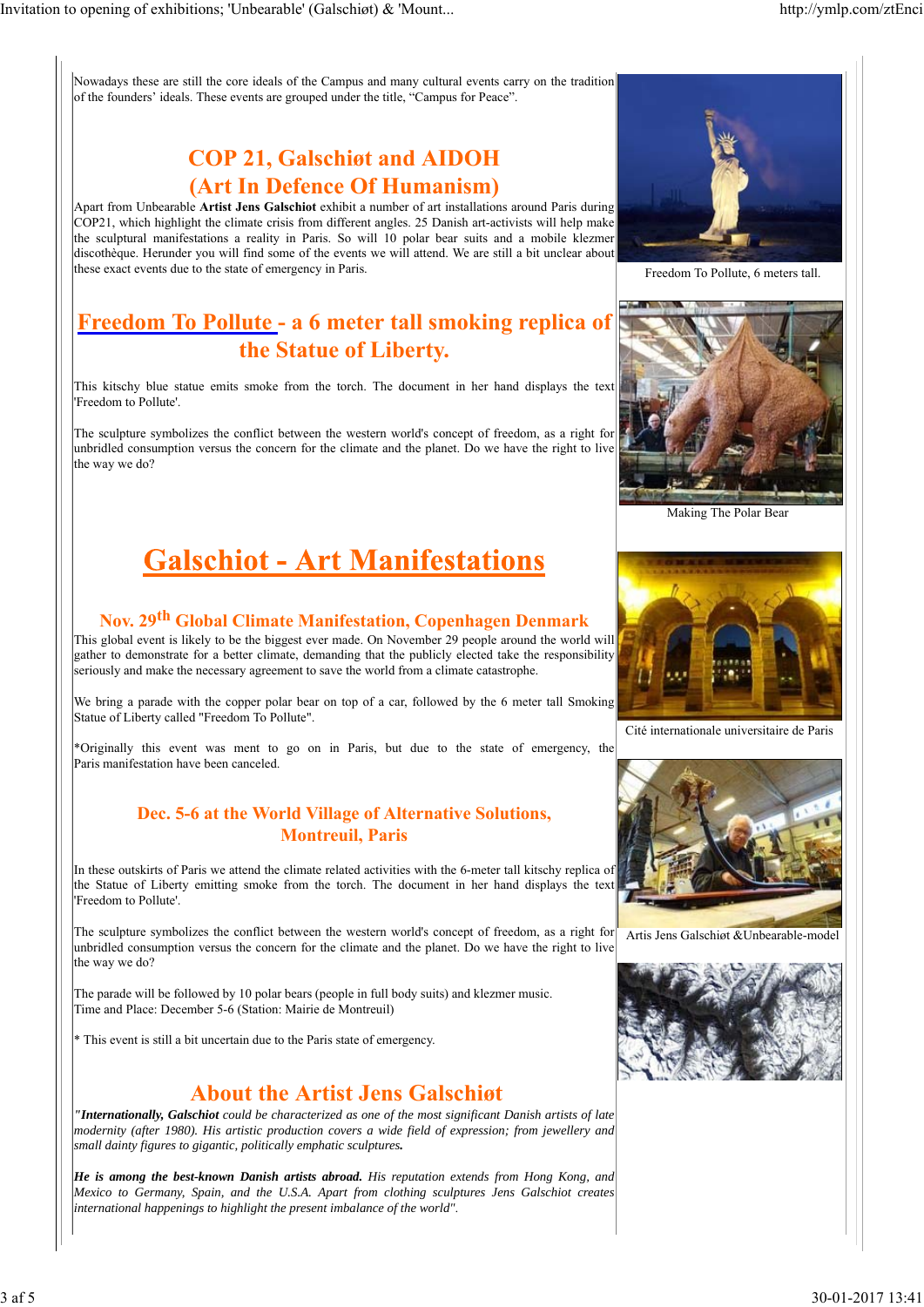